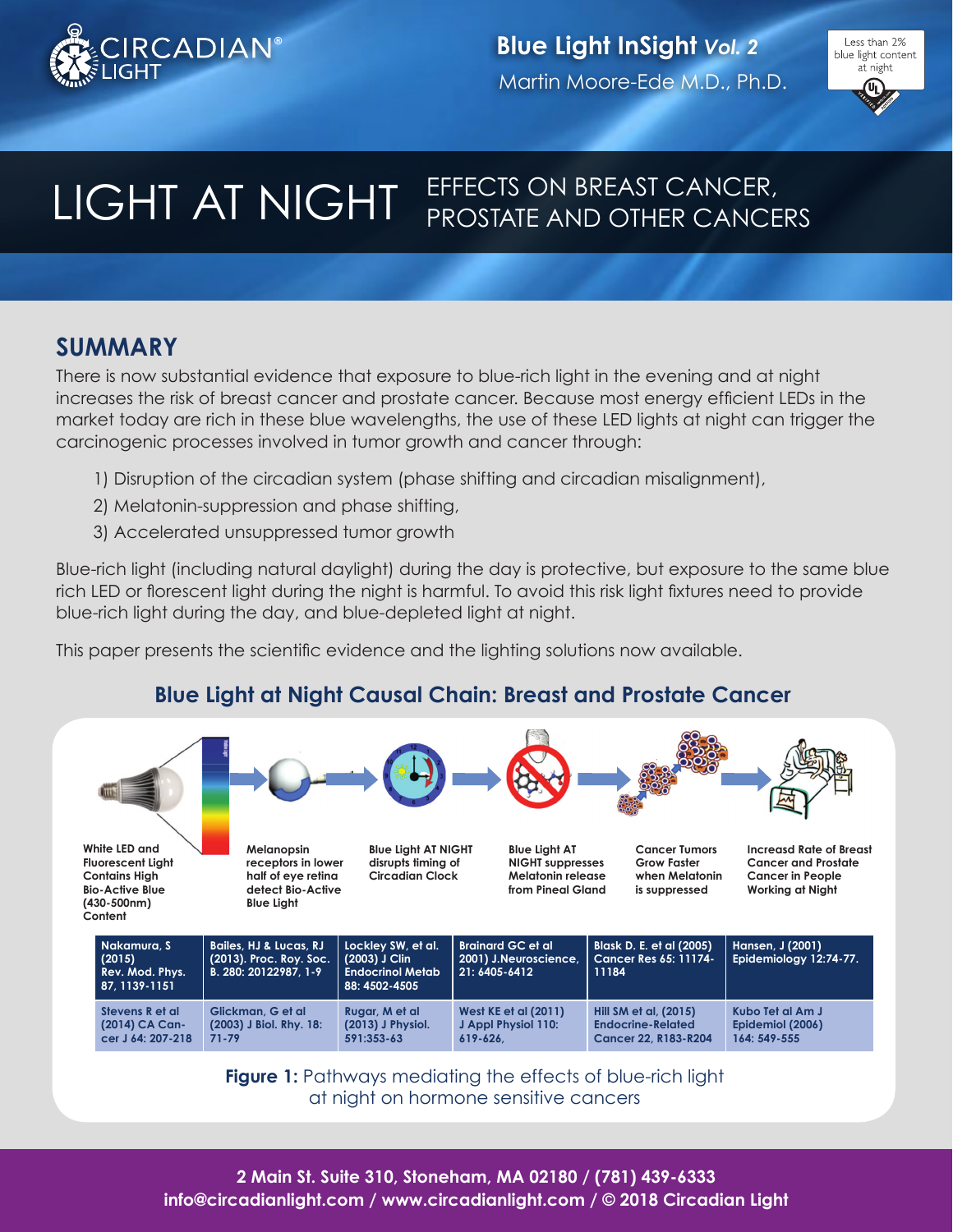

# **OVERVIEW OF SCIENTIFIC EVIDENCE**

Over the past twenty years substantial evidence has accumulated that links the melatonin suppression and circadian disruption caused by artificial light exposure at night (ALAN), with an increased risk of certain endocrine sensitive cancers. Because of the mounting evidence the International Agency on Research on Cancer (IARC) of the World Health Organization (WHO) conducted a comprehensive review in 2007 of the epidemiological and animal research data. Based on their analysis of the human and animal studies available at that time the IARC classified "shift work that involves circadian disruption" as "probably carcinogenic to humans" (Group 2A risk) [1].

In the ten years since the IARC report considerable further evidence has been developed to support the link between light exposure at night and certain endocrine sensitive cancers, such as breast and prostate cancer. The evidence is powerful and convincing and has come from multiple corroborating sources:

- 1) Breast cancer increased 32% 58% in women regularly exposed to light at night while working night shifts based on 61 independent published studies involving a total of four million women.
- 2) Prostate cancer increased up to 200% in men regularly exposed to light at night while working night shifts based on multiple independent published studies.
- 3) Increased bedroom light levels in non-shiftworkers are associated with an increased risk of breast and prostate cancer.
- 4) Increasing levels of environmental light pollution at night is associated with increased incidence of breast and prostate cancers.
- 5) Blind women have a lower risk of breast cancer, and blind men have a lower risk of prostate cancer that is related to the degree of visual impairment.

**Over the past twenty years substantial evidence has accumulated that links the melatonin suppression and circadian disruption caused by artificial light exposure at night (ALAN), with an increased risk of certain endocrine sensitive cancers.**

- 6) A considerable body of research shows that melatonin has cancer suppressing (anti carcinogenic) properties, and the normal rise in melatonin at night is a protective mechanism that slows or prevents the growth of cancers in humans and animals.
- 7) Suppressed melatonin levels in women are associated with an increased incidence of breast cancer.
- 8) Animal studies showing growth of implanted human breast cancer is substantially is increased by exposure to light at night, and the effect can be reversed by infusing human blood with normal nighttime melatonin levels, but not by human blood from women who have suppressed melatonin because they have been exposed to light at night.
- 9) Healthy human volunteers exposed to blue-rich light at night have disrupted circadian rhythms, and suppressed melatonin levels.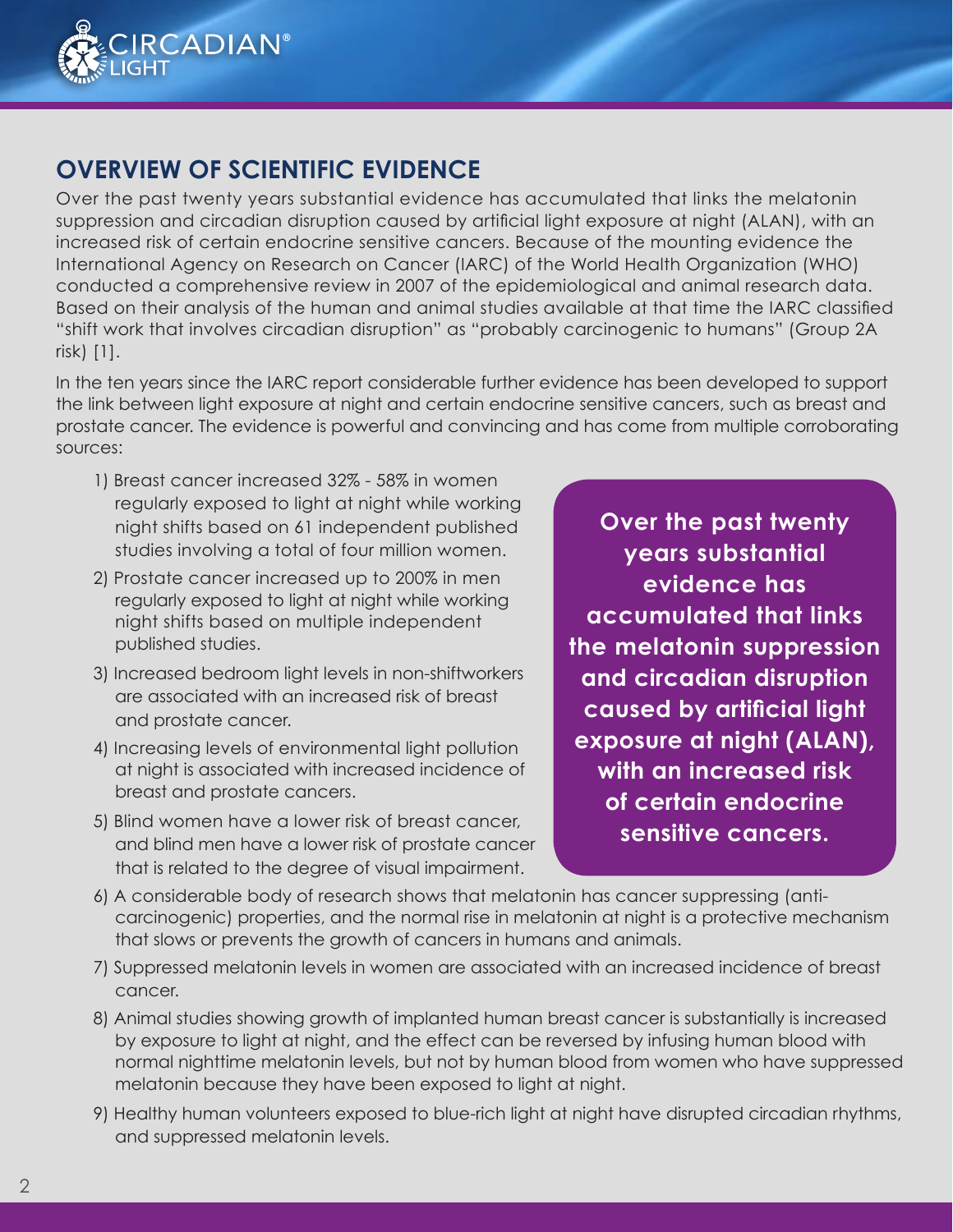# **SCIENTIFIC LITERATURE REVIEW**

## **Night Shift Work and Breast Cancer**

The first three major epidemiological studies showing an association between night work and the incidence of breast cancer were published in 2001 [2]. Hansen showed in a study of 7,035 Danish women aged 30- 54, that they had a 50% increase risk of breast cancer if they worked predominantly at night for at least half of a year [3]. Davis et al. [4] found a 60% increased risk in women who worked overnight shifts with the risk increasing with increasing years of night shift work and increasing numbers of night shifts per week. Schernhammer et al. [5] also observed an increase in breast cancer risk among women who worked 1–14 years or 15–29 years on rotating night shifts for at least three nights per month. The risk was further increased to 36% among women who worked 30 or more years on the night shift ( $RR = 1.36$ ).

| <b>Authors</b> | <b>Date</b> | <b>Population</b>                                                                                       | <b>Odds</b><br><b>Ratio</b> | <b>Increased</b><br><b>Risk</b> |
|----------------|-------------|---------------------------------------------------------------------------------------------------------|-----------------------------|---------------------------------|
| Hansen         | 2001        | 30- to 54-year old women who worked<br>predominantly at night.                                          | 1.5                         | $+50%$                          |
| Davis          | 2001        | Night shift workers, with increasing risk<br>with years of shiftwork & hours per week<br>of night work. | 1.6                         | $+60%$                          |
| Schernhammer   | 2001        | Women working 30+ years on night shift.                                                                 | 1.37                        | $+37%$                          |
| Lie et al      | 2011        | Nurses working $\geq$ 5 years with $\geq$ 6 consec-<br>utive night shifts.                              | 1.8                         | $+80%$                          |
| Yuan           | 2018        | Meta-analysis 61 studies long-term night<br>shiftwork 3,909,152 women.                                  | 1.32<br>1.58                | $+32%$<br>$+58%$<br>(nurses)    |

**Figure 2:** The increased risk of breast cancer in women exposed to light at night

Since then many other studies have confirmed the increased risk of breast cancer associated with night work cancer [6,2]. These include a meta-analysis of 61 studies, including 3.9 million participants showed a 32% increased risk of breast cancer with night work, and increased risk in other primary cancers in women [7]. Epidemiological (case-control) studies evaluating over 40,000 Norwegian nurses found an association between night work (>30 years) and increased breast cancer incidence, and suggested that the risk may be related to the number of consecutive night shifts that are worked [8,9,10].

## **Bedroom Light at Night and Breast Cancer Risk**

Similar effects of ALAN are found in non-shiftworking populations. Several case-control studies have found an association between higher light levels in the bedroom at night and an increased risk of breast cancer, using various different methods for estimating light in the bedroom. The studies evaluated keeping lights on while sleeping, not drawing the curtains/window shades while sleeping at night, and frequently turning on lights during the sleep period [8,11,12,13].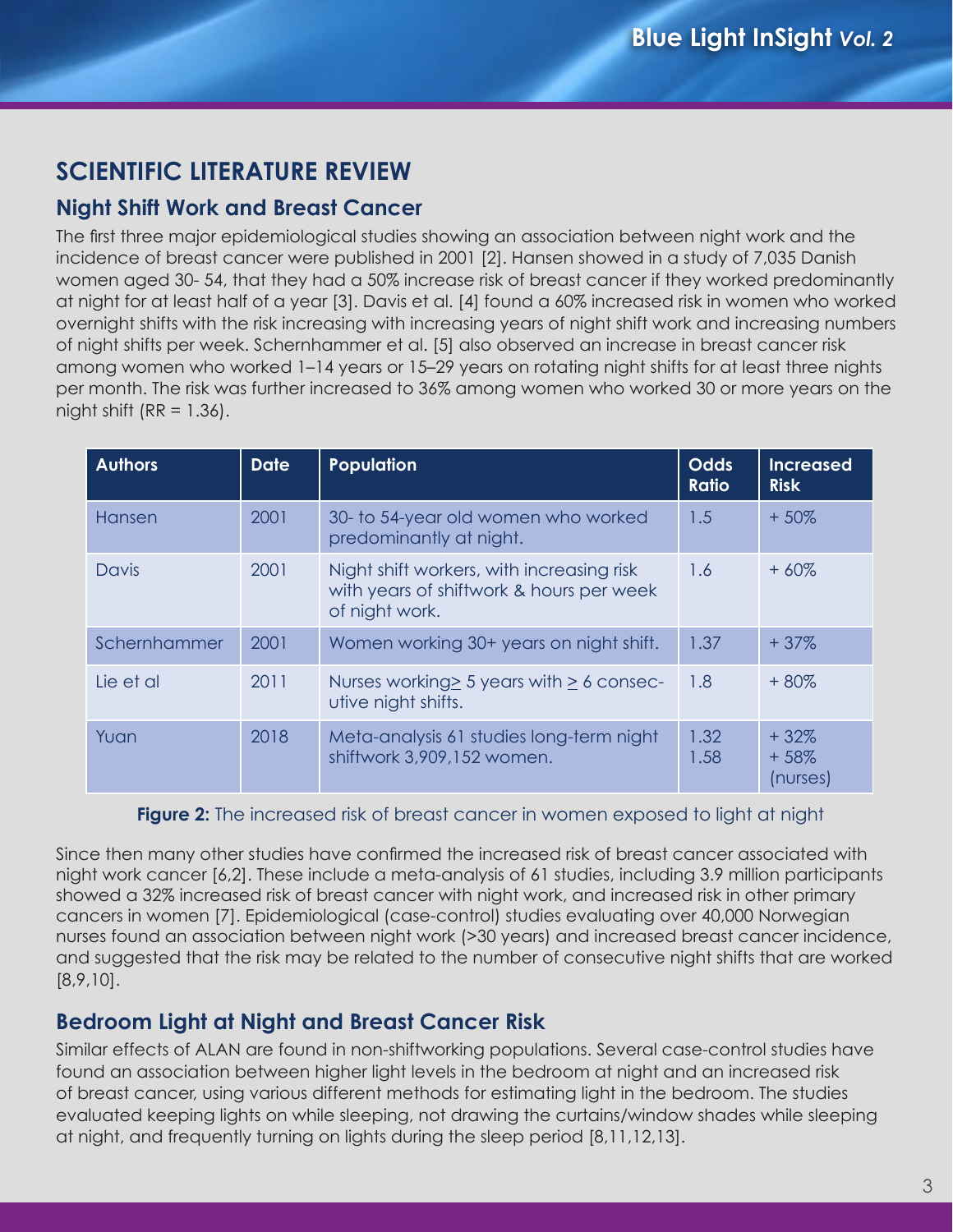

## **Community Ambient Light Level and Breast Cancer Risk**

Several large epidemiological studies have found an significant association between higher levels of outdoor light at night exposure and breast cancer.

- One study examined the co-distribution of light level at night and breast cancer incidence in 147 communities in Israel. The incidence in the town with the highest LAN level was 73% higher rate of breast cancer than that of the town with the lowest level [14].
- A study conducted among over 100,000 teachers, a cohort of women who do not typically work at night, provided evidence that women who live in areas with high levels of ambient light at night were at an increased risk of breast cancer not readily explained by other neighb hood characteristics or personal breast-cancer risk factors [15].
- A study including 164 countries, using the GLOBOCAN database, found a 30–50% higher risk of breast cancer in the highest ALAN exposed countries compared to the lowest LAN exposed countries [16].
- A meta-analysis of 12 case-control and four cohort studies studying the relationship of ALAN and breast cancer found that high artificial light exposure can increase the risk of breast cancer by 17% [17].
- A similar association between ALAN exposure and breast cancer in women has been reported in other studies [18, 19].

## **Blind Women Have a Lower Risk of Breast Cancer**

Consistent with the evidence that those who are exposed to greater levels of light exposure at night have a higher risk of breast cancer is the finding that blind women have a lower risk than sighted women. A large epidemiological study found that breast cancer risk in females decreased by degree of visual impairment, [20]. Similar findings of lower risks of breast cancer with blind women have been reported in some other smaller studies [21,22].

In summary, increased breast cancer risk is associated with a wide range of situations where women are exposed to increased levels of light at night. These include night work, higher ambient nighttime bedroom light level, and higher community nocturnal light levels, and healthy eyesight. The strongest evidence base exists for a higher risk among women with a history of working night shift work which causes circadian disruption as well as increased light exposure at night [23]. Consistent with this evidence is the finding in three prospective studies that women who sleep for the longest durations each night in the bedroom have the lowest risk of breast cancer [24,25,26].

## **Prostate Cancer and Light Exposure at Night**

The association between prostate cancer and light exposure at night has received less attention, but there are multiple studies which have found an association between working shift work and an increased risk of prostate cancer. In 2006 Kubo and colleagues [27] conducted a prospective study of 14,052 working Japanese men and found a 200% greater risk in rotating shift workers than day workers. A similar 177% increased incidence of prostate cancer was found in a Canadian study for men who had worked nights as compared to men who have never worked at night [28] although another Canadian study found only a 40% increased risk in rotating shiftworkers as compared to day workers [29].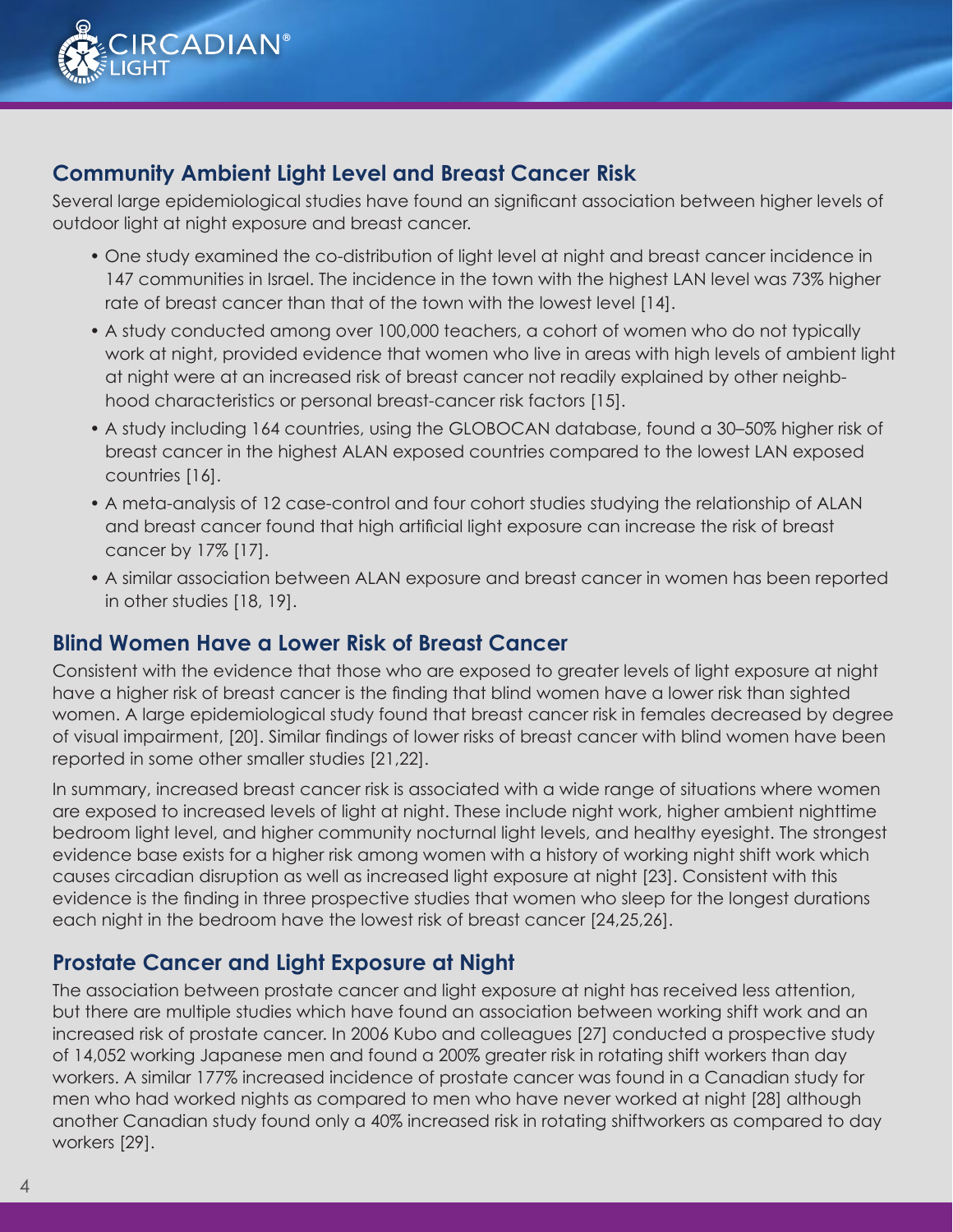| <b>Authors</b> | <b>Date</b> | <b>Population</b>                                                                        | <b>Odds</b><br><b>Ratio</b> | Increased<br><b>Risk</b> |
|----------------|-------------|------------------------------------------------------------------------------------------|-----------------------------|--------------------------|
| Kubo et al     | 2006        | Japanese working rotating shifts.                                                        | 3.0                         | $+200\%$                 |
| Parent et al   | 2012        | Canadians who have worked at night.                                                      | 2.7                         | $+177%$                  |
| Conion         | 2007        | Canadians who began working full-time<br>rotating shift work in their mid-20s.           | 1.4                         | $+40%$                   |
| Kim            | 2017        | Comparison of 27 Chinese districts with<br>high versus low levels of nocturnal lighting. | 1.73                        | $+73%$                   |

#### **Figure 3:** The increased risk of prostate cancer in men exposed to light at night

Bedroom light exposure in non-shiftworkers also increases prostate cancer risk. A large study including 27 districts in South Korea showed an association between light at night at home and prostate cancer [30]. The study of ALAN across 164 countries, using the GLOBOCAN database also found that the risk of prostate cancer in the highest ALAN-exposed countries was 110% higher than in the lowest ALAN exposed countries. The study found a significant positive association between exposure to ALAN, electricity consumption, and prostate cancer [31]. Another large epidemiological study evaluated the association of ALAN with all forms of cancers in 158 countries. Besides breast cancer, ALAN was significantly correlated with prostate and colorectal cancers [32].

Blind men also have a lower risk of prostate cancer. A large epidemiological study found that prostate cancer risk in men decreased by degree of visual impairment [20].

## **Other Cancers associated with Light Exposure at Night**

There are fewer studies evaluating the relationship between shiftwork and other cancers, but a significant association has been established between working night shifts and an increased risk of colon-rectal cancer [33] extrahepatic bile duct cancer [42] and skin cancer [7].

| <b>Authors</b> | <b>Date</b> | <b>Population</b>                                                                         | <b>Odds</b><br><b>Ratio</b> | <b>Increased</b><br><b>Risk</b> |
|----------------|-------------|-------------------------------------------------------------------------------------------|-----------------------------|---------------------------------|
| Schernhammer   | 2003        | Colon rectal cancer in nurses working 3 or<br>more night shifts a month for over 15 years | 1.35                        | $+35%$                          |
| Lin            | 2015        | Extrahepatic bile duct cancer in rotating<br>shift workers.                               | 1.93                        | $+93%$                          |
| Yuan           | 2018        | Skin cancer: meta-analysis of 7 studies of<br>long-term night shiftwork in women.         | 1.41                        | $+41%$                          |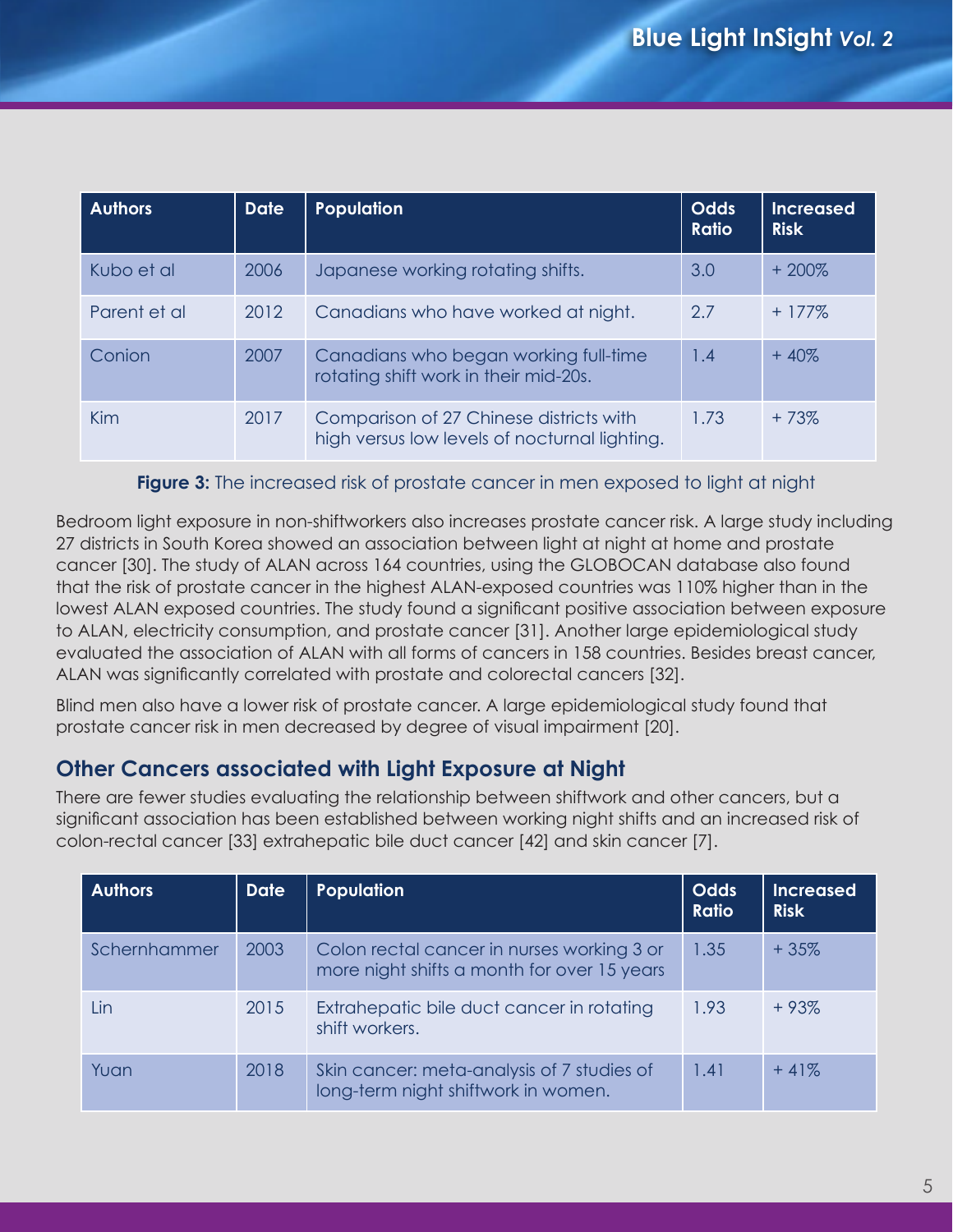

## **Mechanism of Action**

Exposure to artificial light at night and, most potently blue-rich light, causes melatonin suppression and circadian disruption which in turn contribute to the increased risk on hormone sensitive cancers. We will briefly summarize some of the extensive work exploring the pathways.



## **Melatonin Suppression**

Melatonin has well established anticarcinogenic effects including inhibiting the initiation, promotion, and progression of tumors. In animal studies, removing the melatonin-producing pineal gland has been found to enhance tumor growth rodents [34], while melatonin administration has demonstrated slows tumor development.



**Figure 5:** Relationship between Melatonin Suppression and Breast Cancer Risk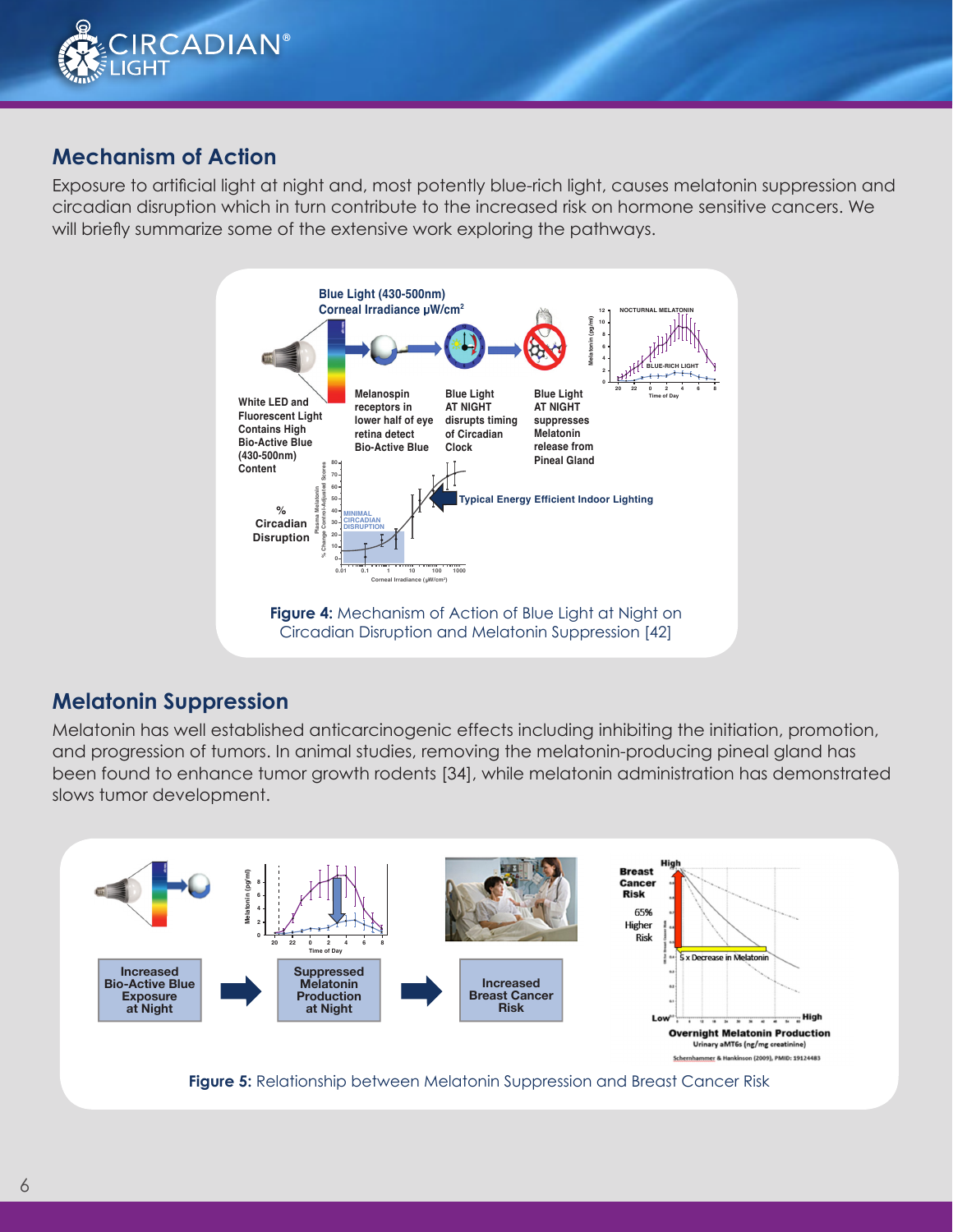The mechanisms by which melatonin inhibits cancer growth are discussed in detail in Hill [35], and are briefly summarized here. In endocrine-dependent tumors, melatonin effects on hypothalamic centers may play an important role. Normally the surge of melatonin released at night exerts control over gonadal hormone production, and thereby have an inhibitory effect on hormone-dependent tumors. Suppression of circulating melatonin results in increased release of gonadotropins from the pituitary, which stimulates testicular testosterone or ovarian estrogen production and release.

The decrease in melatonin production results in an upregulation of the gonadal axis – as seen among female shift workers who had an increase in circulating estrogen after prolonged exposure to shift work. Prolonged exposure and/or increased cellular response to estrogens during a woman's lifetime is an important risk factor for breast cancer. Melatonin acts as a response modifier to estrogens especially estradiol. It exerts an anti-estrogenic effect and counteracts the effects of estradiol on breast cancer cell proliferation and invasiveness. Melatonin down-regulates the expression of some protein growth factors stimulated by estrogen and some growth factor receptors associated with increased malignancy in some forms of human breast cancer.

**"Normally the surge of melatonin released at night exerts control over gonadal hormone production, and thereby have an inhibitory effect on hormone-dependent tumors."** 

In addition, melatonin modulates local estrogen biosynthesis, which is of special importance in postmenopausal breast cancer, and has oncostatic action by regulating the uptake and metabolism of linoleic acid, which is a promoter of both human and mouse breast cancer tumorigenesis via multiple pathways.

Animal studies have demonstrated the direct effect of melatonin on human breast cancer tumors using animal models. Animals exposed to constant light showed greater DNA synthesis activity in breast tissue, and higher levels of circulating prolactin. Experimental evidence suggests that light exposure during the dark cycle increases the progression of cancer [36,37,38,39,40]. Human breast cancer cells implanted In rodents grow 2-3 times faster when the animals are exposed to light at night.

The direct relevance to human breast cancer was shown by studying animals with implanted human breast cancer tumors and perfusing the animals with blood from women who were either producing melatonin in the dark at night or with melatonin-depleted blood from women exposed to light at night. The animals infused with melatonin depleted blood had faster tumor growth as compared to animals infused with blood with the normal physiologic nighttime level of melatonin [34].

In addition to its effects by acting on the hypothalamic system, melatonin also acts at the cellular level, and may protect cells from DNA damage by carcinogenic agents through its ability to act as a free radical scavenger directly or indirectly. In addition to protecting DNA by suppressing the formation and accumulation of altered DNA, melatonin may also help to promote DNA repair.

Another mechanism of action is the effect of melatonin on the immune system. Research has demonstrated that a reduction in endogenous melatonin production by pinealectomy or suppression by light during the night leads to immune suppression that may promote the establishment and growth of abnormal cell clones.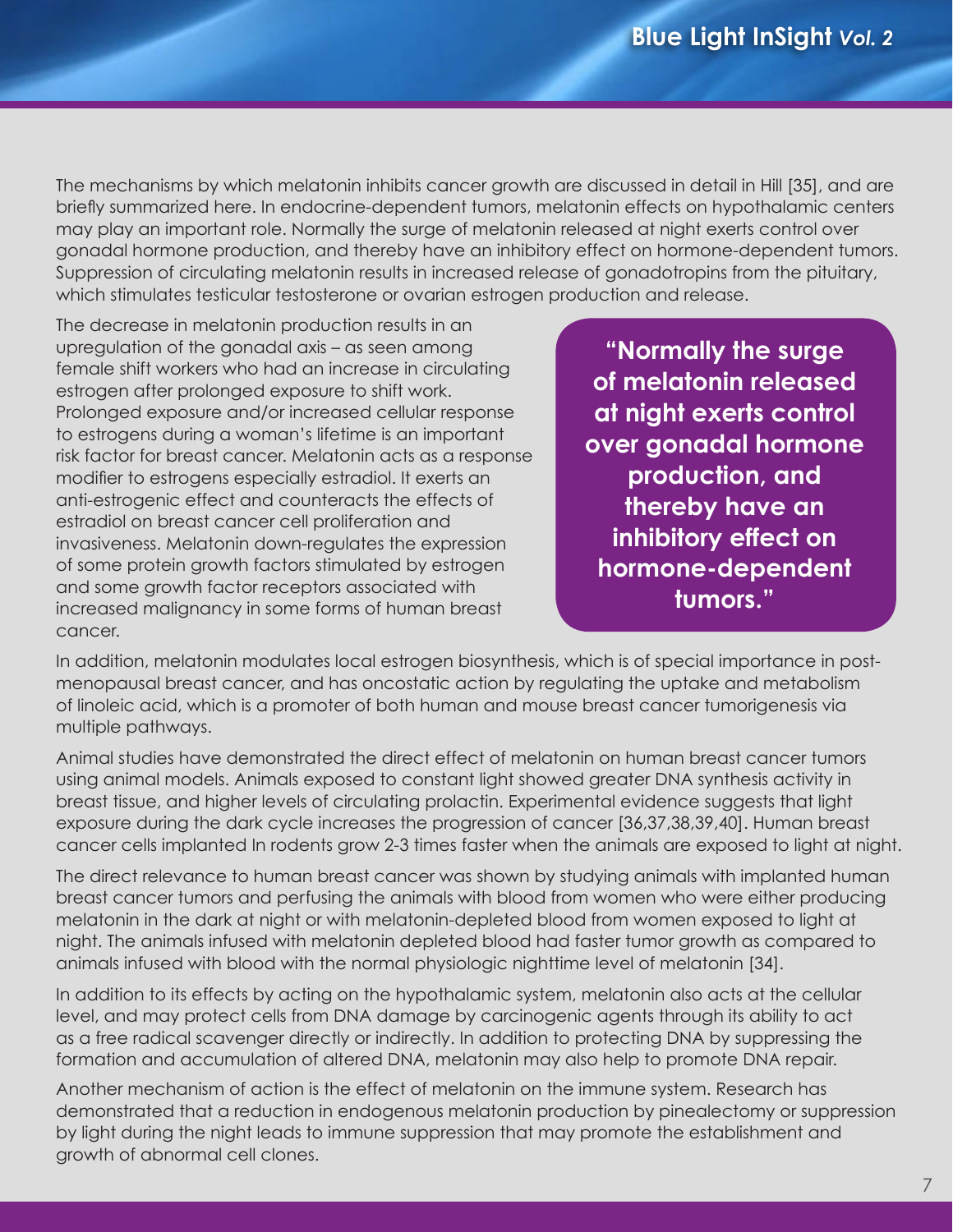

## **Circadian Disruption**

Recent studies have focused on the role of circadian clock genes. These genes regulate cell proliferation and apoptosis (cell death) at multiple sites and by different mechanisms. Defects in some core clock genes are associated with an increased risk of developing breast, prostate and colon cancer. Endocrine target tissues, like the breast and prostate, appear to be especially prone to tumor development after circadian disruption from light at night. Repeated phase shifting leading to internal desynchronization and defects in the regulation of the circadian cell cycle; and sleep deprivation that alters the immune function [23].

## **Interference with Action of Cancer Drugs**

Not only does light at night increase the rate of breast and prostate cancer growth, but it also interferes with medications used to control cancer. Recent research studies and clinical evidence have linked resistance to anti-estrogen drugs in breast cancer cells disturbances in nocturnal melatonin production [41].

# **NEW CIRCADIAN LIGHTING SOLUTIONS**

To manage the risk of breast, prostate and other cancers, light fixtures should provide blue-rich light during the day and blue-depleted light at night. The key is not just to lower blue content but to make sure the lights remove enough blue at night to reduce the risk (i.e., fall within the range of minimal circadian disruption in Figure 6).

For example, CCT color tuning products that transition from 6500K during the day to 2700 K at night do not remove enough blue out of the light spectrum at night to prevent circadian disruption, melatonin suppression, and the risk of cancer (Figure 6). While these CCT color tuning products may be marketed as "circadian" they still often rely on a blue pump that can cause circadian disruption.

To address the risk of blue light, CIRCADIAN® Light has introduced fixtures that contain a light engine with both a blue-pump LEDs for daytime use as well as a patented violet-pump LED for evening and nighttime use. The "night" LED removes over 90% of the bioactive blue content to minimize circadian disruption, and provides white light with a CCT of 3200K, and CRI of 80+. To control blue light exposure 24/7, the CIRCADIAN® Light fixtures automatically switch between day and night LEDs based on location, time and season.





**Figure 6:** The relationship between the blue irradiance falling on the cornea of the eye and melatonin suppression [42] and circadian disruption by CCT color tuning lights and by CIRCADIAN Lights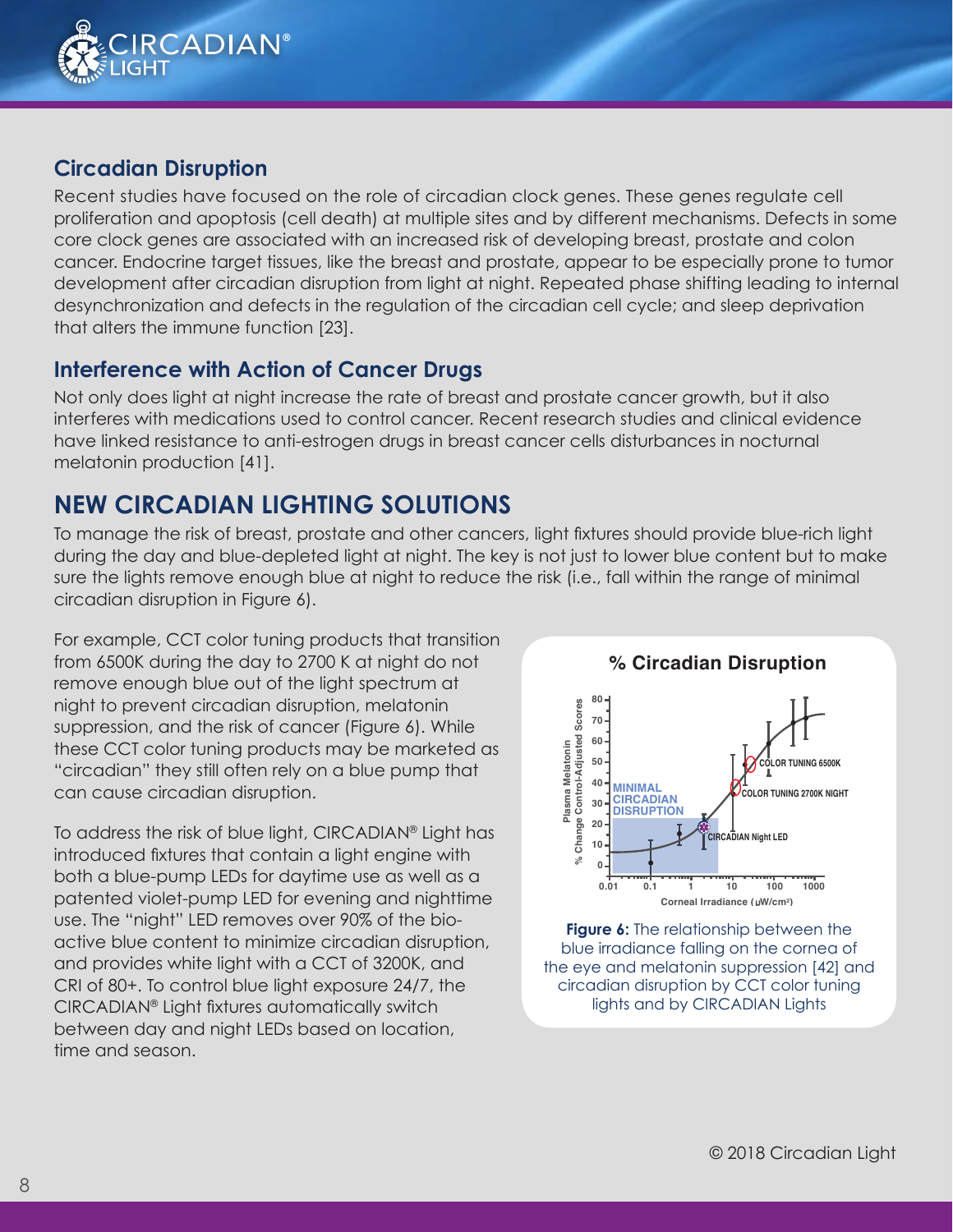- 1. Straif K, Baan R, Grosse Y, Secretan BE, Ghissassi FE and Bouvard V, Altieri A, Benbrahim-Tallaa L and Cogliano V (2007). Carcinogenicity of shift-work, painting, and fire-fighting. Lancet Oncol 8: 1065–1066
- 2. Hansen J and Stevens RG (2011). Case-control study of shiftwork and cancer risk in Danish nurses: impact of shift systems. Eur J Cancer (Epub ahead of print)
- 3. Hansen J (2001). Increased breast cancer risk among women who work predominantly at night. Epidemiology 12: 74–77
- 4. Davis S, Mirick DK and Stevens RG (2001). Night shift work, light at night, and the risk of breast cancer. J Natl Cancer Inst 93: 1557–1562
- 5. Schernhammer ES, Laden F, Speizer FE and Willett WC, Hunter DJ, Kawachi I, Colditz GA (2001). Rotating night shifts and risk of breast cancer in women participating in the Nurses' Health Study. J Natl Cancer Inst 93: 1563–1568
- 6. Schernhammer ES, Kroenke CH, Laden F and Hankinson SE (2006). Night work and risk of breast cancer. Epidemiology 17: 108–111
- 7. Yuan X, Zhu C, Wang M, Mo F, Du W, and Ma X (2018) Night Shift Work Increases the Risks of Multiple Primary Cancers in Women: A Systematic Review and Meta-analysis of 61 Articles. Cancer Epidemiol Biomarkers Prev; 27(1); 25–40.
- 8. Lie JA , Roessink J and Kjaerheim K (2006). Breast cancer and night work among Norwegian nurses. Cancer Causes Control 17(10): 39-44
- 9. Lie JA, Kjuus H, Zienolddiny S, Haugen A, Stevens RG and Kjaerheim K (2011). Night work and risk cancer risk among Norwegian nurses: assessment by different exposure metrics. Am J Epidemiol 173(11): 1272-1279
- 10. Lie Ja, Kjuus H, Zienolddiny S, Haugen A and Kjaerheim K (2013). Breast cancer among nurses: is the intensity of night work related to hormone receptor status? Am J Epidemiol 178(1): 110-117
- 11. Kloog I, Portnov BA, Rennert HS and Haim A (2011). Does the Modern Urbanized Sleeping Habitat Pose a Breast Cancer Risk? Chronobiology International 28(1): 76–80
- 12. O'Leary ES, Schoenfeld ER, Stevens RG, Kabat GC, Henderson K, Grimson R, Gammon MD and Leske MC. (2006). Shift work, light at night, and breast cancer on Long Island, New York. Am. J. Epidemiol 164: 358–366
- 13. Keshet-Sitton A , Or-Chen K, Yitzhack S, Tzabary I and Haim A (2016). Can avoiding light at night reduce the risk of breast cancer? Integr Cancer Ther 15(2): 145-152
- 14. Kloog I, Haim A, Stevens RG, Barchana M and Portnov BA (2008 Light at night co-distributes with incident breast but not lung cancer in the female population of Israel. Chronobiol Int 25: 65–81
- 15. Hurley S, Goldber D1, Nelson D, Hertz A, Horn-Ross PL, Bernstein L and Reynolds P (2014). Light at Night and Breast Cancer Risk Among California Teachers. Epidemiology 25(5): 697–706
- 16. Kloog I, Stevens RG, Haim A and Portnov BA (2010). Nighttime light level co-distributes with breast cancer incidence worldwide. Cancer Causes Control 21: 2059–2068
- 17. Yang WS, Deng Q, Fan WY, Wang WY and Wang X (2014). Light exposure at night, sleep duration, melatonin, and breast cancer: a dose-response analysis of observational studies. Eur J Cancer Prev 23(4): 269-276
- 18. Anisimov VN (2006). Light pollution, reproductive function and cancer risk. Neuro. Endocrinol Lett 27: 35–52
- 19. Stevens RG, Blask DE, Brainard GC, Hansen J, Lockley SW, Provencio I, Rea MS and Reinlib L (2007). Meeting report: The role of environmental lighting and circadian disruption in cancer and other diseases. Environ Health Perspect 115: 1357–1362
- 20. Pukkala MO, Rudanko SL, Stevens RG and Verkasalo PK (2006). Does incidence of breast cancer and prostate cancer decrease with increasing degree of visual impairment. Cancer Causes Control 17: 573–576
- 21. Kliukiene J, Tynes T and Andersen A (2001). Risk of breast cancer among Norwegian women with visual impairment. Br J Cancer. 84: 397–399
- 22. Flynn-Evans EE, Stevens RG, Tabandeh H, Schernhammer ES and Lockley SW (2009). Total visual blindness is protective against breast cancer. Cancer Causes Control 20(9): 1753–1756
- 23. Costa G, Haus E and Stevens R (2010). Shift work and cancer considerations on rationale, mechanisms, and epidemiology. Scand J Work Environ Health 36: 163–179
- 24. Verkasalo PK, Lillberg K, Stevens RG, Hublin C, Partinen M, Koskenvuo M and Kaprio J (2005). Sleep duration and breast cancer: a prospective cohort study. Cancer Res 65: 9595–9600
- 25. Wu AH, Wang R, Koh WP, Stanczyk FZ, Lee HP and Yu MC (2008). Sleep duration, melatonin and breast cancer among Chinese women in Singapore. Carcinogenesis 29: 1244–1248
- 26. Kakizaki M, Kuriyama S, Sone T, Ohmori-Matsuda K, Hozawa A, Nakaya N, Fukudo S and Tsuji I. (2008). Sleep duration and the risk of breast cancer: the Ohsaki Cohort Study. Br J Cancer. 99: 1502–1505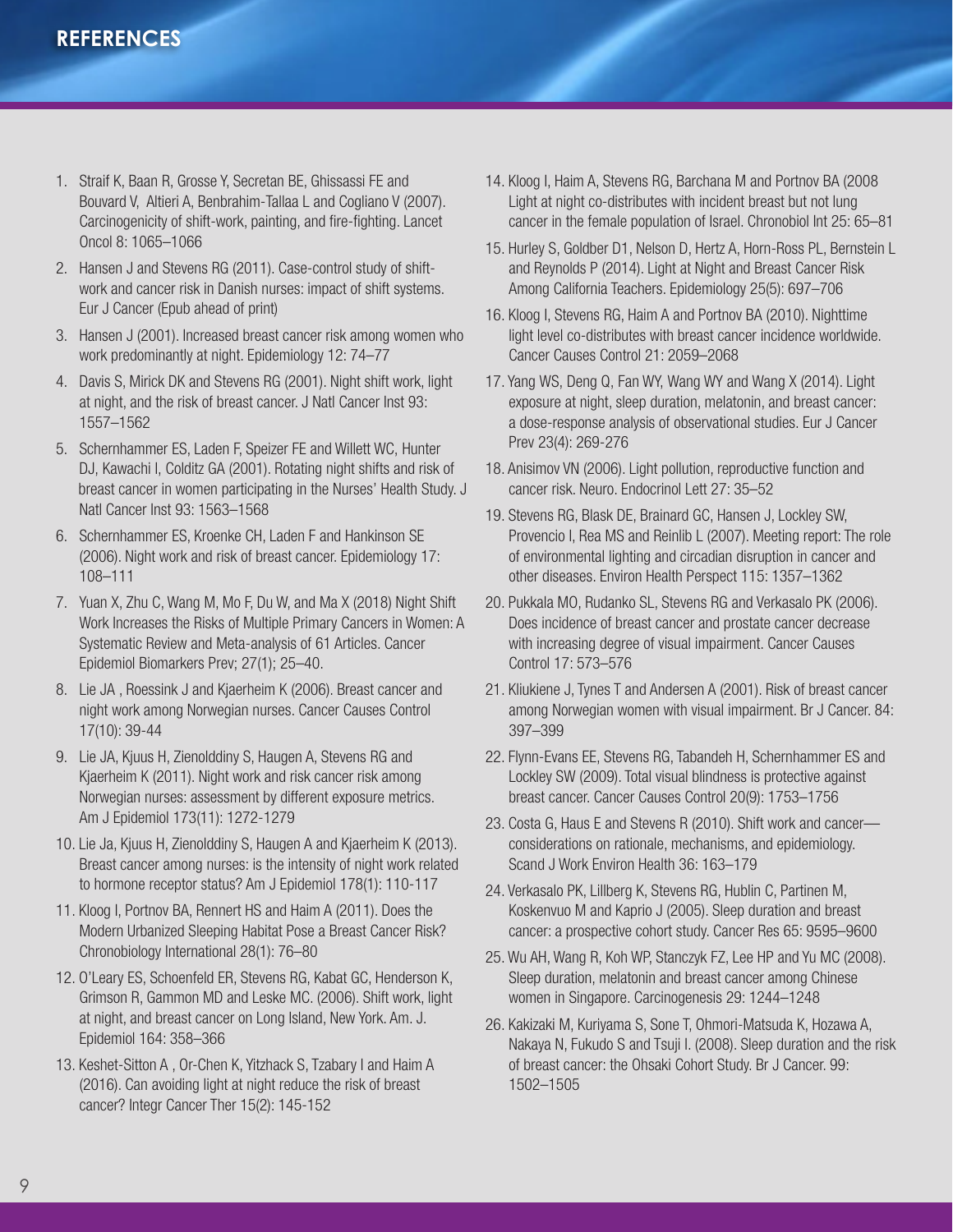- 27. Kubo T, Ozasa K, Mikami K, Wakai K, Fujino Y, Watanabe Y, Miki T, Nakao M, Hayashi K, Suzuki K, Mori M, Washio M, Sakauchi F, Ito Y, Yoshimura T and Tamakoshi A (2006). Prospective cohort study of the risk of prostate Cancer among rotating-shift workers: findings from the Japan collaborative cohort study. Am J Epidemiol 164: 549–555
- 28. Parent MÉ, El-Zein M, Rousseau MC, Pintos J and Siemiatycki J (2012) Night work and the risk of cancer among men. Am J Epidemiol 176:751–9
- 29. Conlon M, Lightfoot N and Kreiger N (2007). Rotating shift work and risk of prostate Cancer. Epidemiology 18: 182–183
- 30. Kim KY, Lee E, Lim YJ and Kim J. (2017). The association between artificial light at night and prostate cancer in Gwangju City and South Jeolla Province of South Korea. Chronobiol Int 34(2): 203-211
- 31. Kloog I, Haim A, Stevens RG and Portnov BA (2009). Global codistribution of light at night (LAN) and cancers of prostate, colon, and lung in men. Chronobiology International 26(1): 108–125
- 32. Al Naggar RA and Anil S (2017). Artificial light at night and cancer: global study. Asian Pac J Cancer Prev 17(10): 4661-4664
- 33. Schernhammer ES, Laden F, Speizer FE, Willett WC, Hunter DJ, Kawachi I, Fuchs CS and Colditz GA. (2003). Night-Shift Work and Risk of Colorectal Cancer in the Nurses' Health Study. J Natl Cancer Inst 95: 825–828
- 34. Blask DE, Brainard GC, Dauchy RT, Hanifin JP, Davidson LK, Krause JA, Sauer LA, Rivera-Bermudez MA, Dubocovich ML, Jasser SA, Lynch DT, Rollag MD and Zalatan F (2005). Melatonin-Depleted Blood from Premenopausal Women Exposed to Light at Night Stimulates Growth of Human Breast Cancer Xenografts in Nude Rats. Cancer Res 65 (23): 11174-84
- 35. Hill SM, Belancio VP, Dauchy RT, Xiang S, Brimer S, Mao L, Blask, DE. (2015) Melatonin: an Inhibitor of Breast Cancer. Endocrine-Related Cancer. 22(3): R183-R204
- 36. Shah PN, Mhatre MC and Kothari LS (1984). Effect of melatonin on mammary carcinogenesis in intact and pinealectomized rats in varying photoperiods. Cancer Res 44: 3403–3407
- 37. Blask DE, Sauer LA, Dauchy R, Holowachuk EW and Ruhoff MS. (1999). New actions of melatonin on tumor metabolism and growth. Biol Signals Recept 8: 49–55
- 38. Blask DE, Dauchy RT, Sauer LA, Krauser JA and Brainard GC (2002). Light during darkness, melatonin suppression and cancer progression. Neuroendocrinol Lett 23: 52–56
- 39. Dauchy RT, Sauer LA, Blask DE and Vaughan GM (1997). Light contamination during the dark phase in ''photoperiodically controlled'' animal rooms: effect on tumor growth and metabolism in rats. Lab Anim Sci 47: 511–518
- 40. Dauchy RT, Blask DE, Sauer LA, Brainard GC and Krauser JA (1999) Dim light during darkness stimulates tumor progression by enhancing tumor fatty acid uptake and metabolism. Cancer Lett 144: 131–136
- 41. Dauchy RT, Xiang S, Mao L, Brimer S, Wren MA, Yuan L, Anbalag an M, Hauch A, Frasch T, Rowan BG, Blask DE and Hill SM. (2014). Circadian and Melatonin Disruption by Exposure to Light at Night Drives Intrinsic Resistance to Tamoxifen Therapy in Breast Cancer. Cancer Res 74(15): 4099–4110
- 42. West KE, Jablonski MR, Warfield B, Cecil KS, James M, Ayers MA, Maida J, Bowen C, Sliney DH, Rollag MD, Hanifin JP, and Brainard GC (2011). Blue light from light-emitting diodes elicits a dose-dependent suppression of melatonin in humans. J Appl Physiol 110(3): 619-626